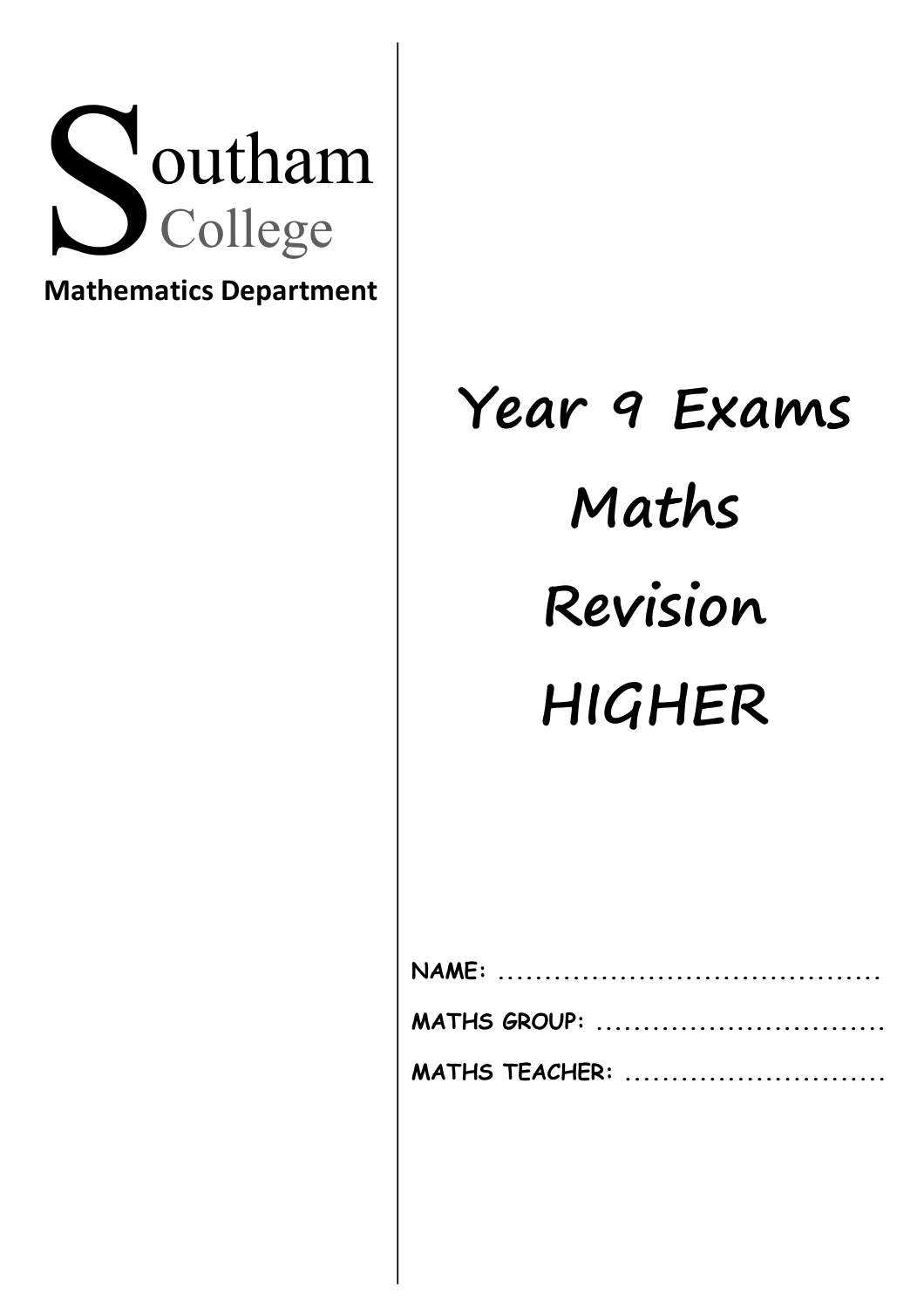# **Maths Revision Tips**

• **The only way to revise maths is to do Maths**. Some time spent making notes can be useful but most of your time must be spent actually answering questions. You can find questions to do in your exercise book, in revision guides, past GCSE papers and online revision sites. Make sure you can check your answers to make sure you are using the correct methods.

https://keshmaths.com/gcse-maths-takeaway-3/ has past exam questions sorted by topic, with answers.

- **Start with the topics you find the most difficult**. It's tempting to start on the topics you like but this is likely to be a waste of time.
- **Get help if you don't understand something.** If you don't get help with a difficult topic when revising you won't be able to answer a question on that topic if it comes up in the exams. Get help from whoever is at home or your Maths teachers. You can also look things up in your revision guide.
- **Use MyMaths to help you.** Log in to MyMaths using

# **login: southam Password: integer1**

Use the options on the left of the screen to search for the topic you need help with. You can then click on "lesson" to learn about a topic or "online homework" to answer questions and have your answers marked.

- **Practice using your calculator**. All calculators are different. Make sure you know how to enter fractions, powers, square and cube root on yours.
- **Use Pixl Maths app to help you.** Log in by using

# **login: yourlastnamefirstname Password: yourlastnamefirstname**

Click on take a test to search for the topic you need help with. You can then click on "video" or "powerpoint" to help you answer the questions and have your answers marked.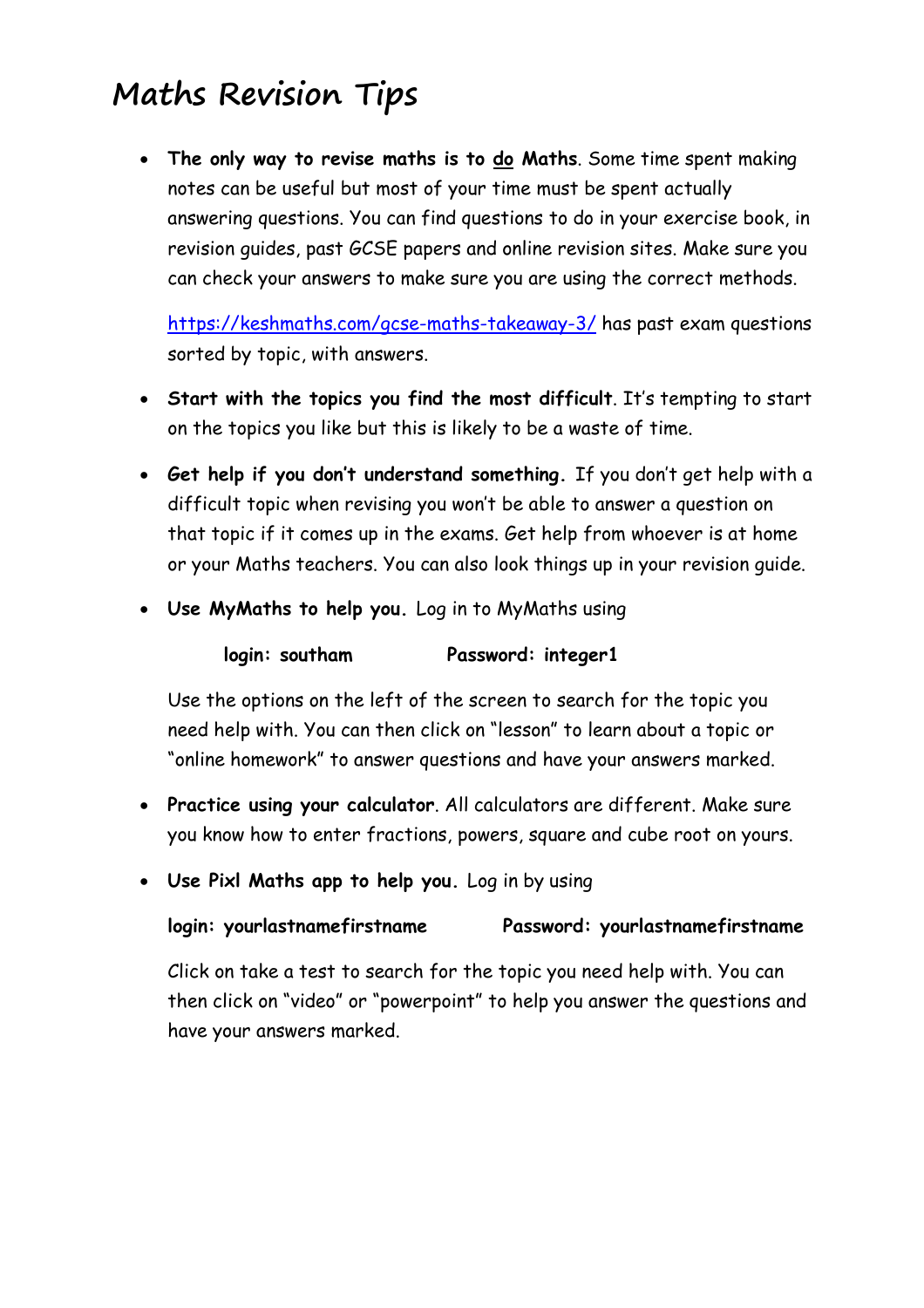You may be tested on the following topics:

#### **Unit 1: Number**

- BODMAS
- Rounding to decimal places and significant figures
- Find the HCF and LCM of two numbers (including prime factorisation)
- Find powers and roots (including index laws for negative and fractional indices)
- Standard form
- Surds

#### **Unit 2: Algebra**

- Indices rules
- Expand brackets (including double brackets)
- Factorise algebraic expressions (including quadratics)
- Solve equations, including those involving brackets and numerical fractions
- Substitute numbers into formulae and expressions
- Rearrange formulae
- Sequences

# **Unit 3: Interpreting and Representing Data**

- Work out mean, mode, median and range from a list of numbers and from frequency tables
- Pie charts, stem and leaf diagrams, frequency polygons, time series graphs
- Scatter graphs
- Construct and use two-way tables